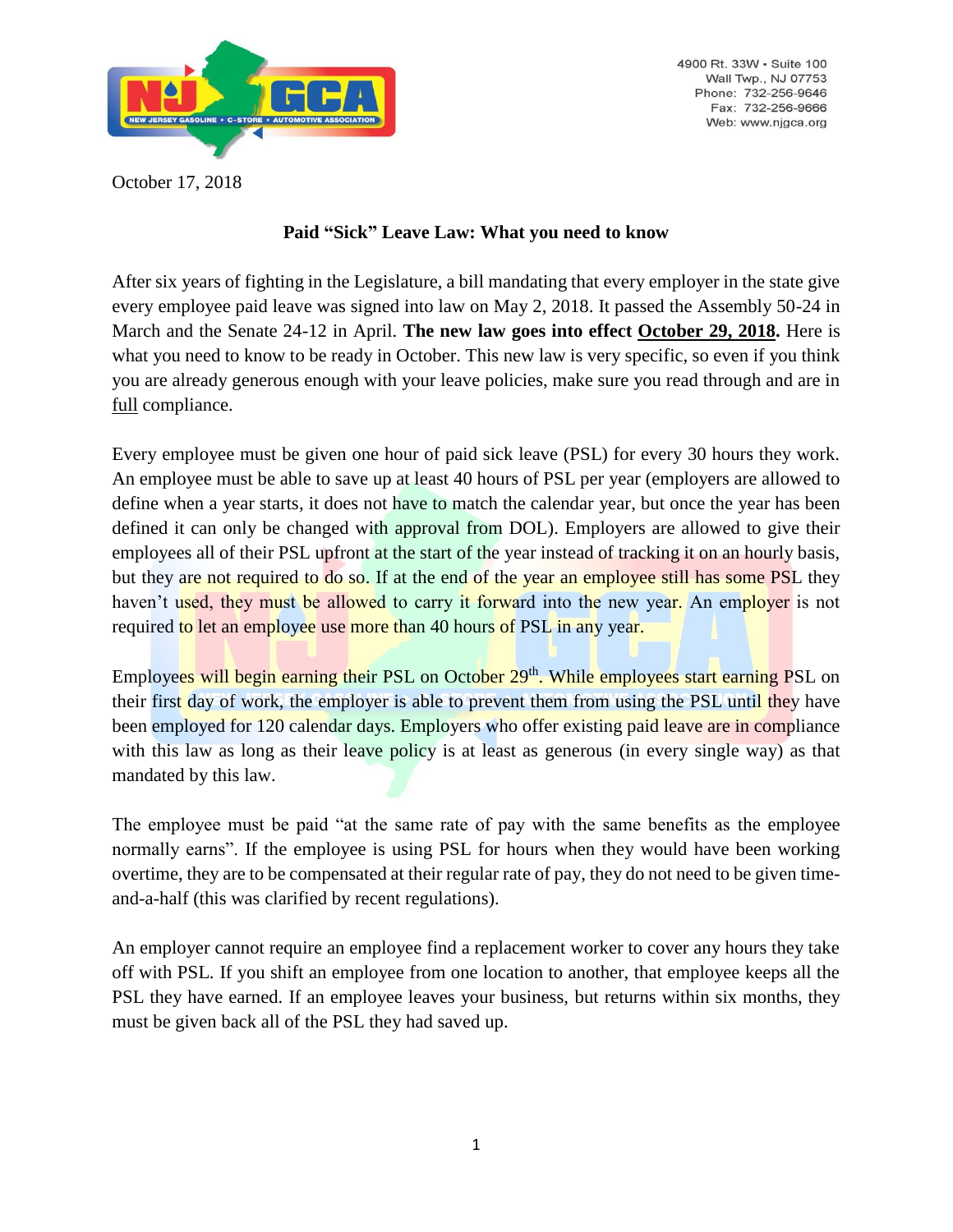There are currently 13 cities in NJ which require employers to provide PSL in some form. When this law goes into effect, those laws will all be repealed and replaced by the state law. No local government going forward will be able to make ordinances regulating PSL.

What are the conditions that employees are allowed to used their PSL?

- Time off for the employee to receive or recover from any medical care, including preventative care, mental health care, or to recover from an instance of domestic violence.
- Time needed for the employee to aid a family member with any of the above.
	- o Who is a "family member"? The law defines it as a child, grandchild, sibling, spouse, parent, grandparent, the spouse or sibling of any of those people, any other blood relative, or any other person "whose close association with the employee is the equivalent of a family relationship".
- Time for the employee to take their child to a school-related event.
- Employers cannot request proof that any of these conditions were met unless the employee uses PSL on three or more consecutive days.
	- $\circ$  If an employee takes PSL and uses it for other purposes, the burden of proof is on the employer to prove the employee misused their paid time off before any disciplinary action is taken.
- What about non-hourly workers?
	- o The employer can either assume these employees work 40 hours a week, or can keep track of the actual hours worked.

What restrictions can an employer place on PSL? E > AUTOMOTIVE ASSOCIATION

- Employers are allowed to set a minimum for the number of hours of PSL an employee can take at a time.
	- o For example, an employer can say that an employee cannot only take off one or two hours at a time for a doctor's appointment, they must take off their entire shift so that a different employee can more easily fill the spot.
- If the employee's leave is foreseeable (like a doctor appointment), then the employer may require advance notice as much as seven days ahead of time.
- Employers can set "blackout dates" for PSL, in which employees cannot use foreseeable PSL, and if it is unforeseeable then the employee must provide proof, even if they are only out for a few hours. The new regulations restrict what an employer can use as a blackout date:
	- o It must be "verifiable high-volume periods or special events, during which permitting the use of foreseeable earned sick leave would unduly disrupt the operations of the employer." Examples provided include a new product launch or a predictable increase in customer activity, such as around a holiday.
	- o "Reasonable notice" must be provided to the employees that a date is a "blackout date"